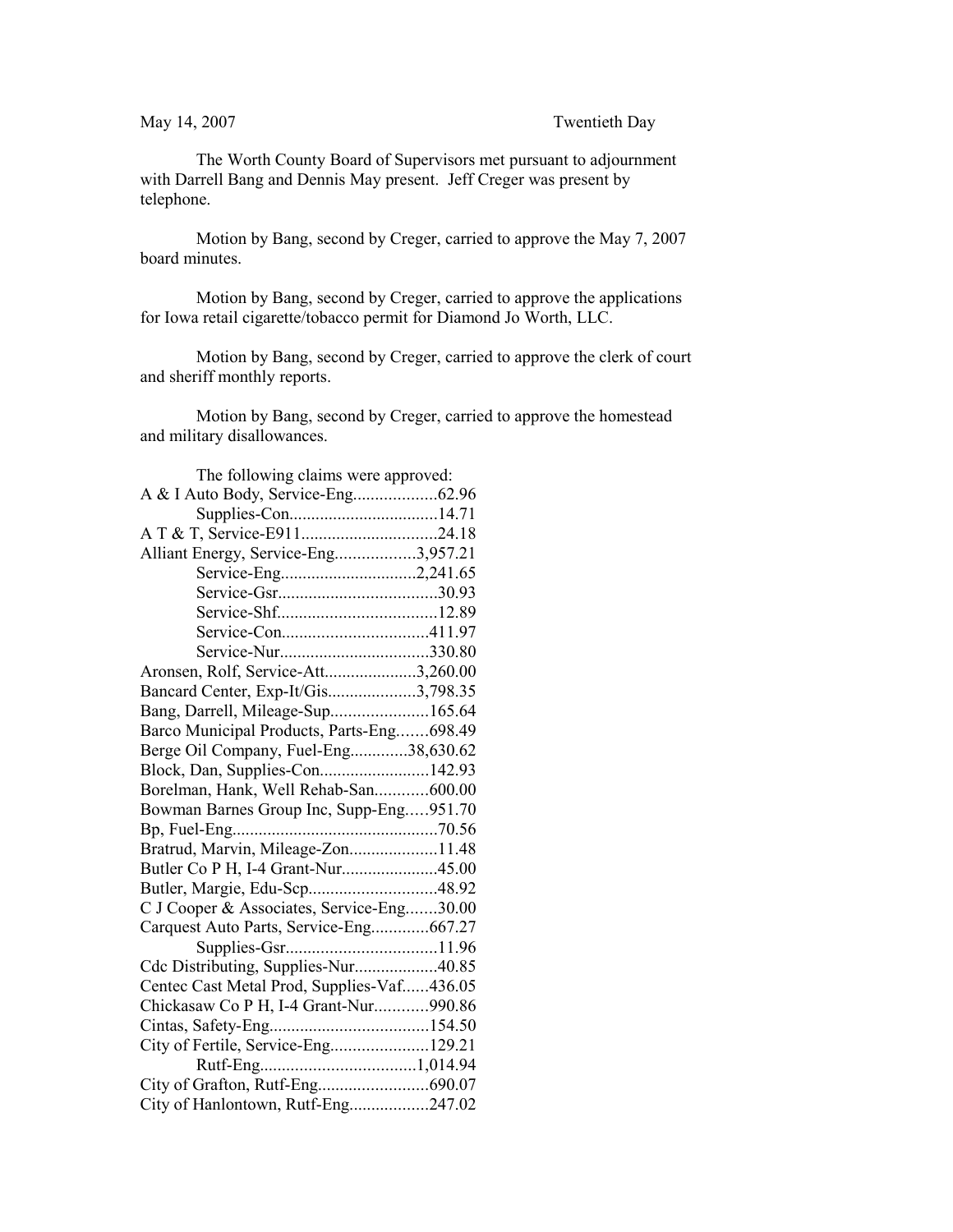| City of Kensett, Rutf-Eng302.11             |  |
|---------------------------------------------|--|
|                                             |  |
| City of Manly, Service-Eng27.60             |  |
| City of Northwood, Service-Gsr112.00        |  |
|                                             |  |
|                                             |  |
| Conner Colonial Chapel, Service-Soc1,445.00 |  |
| County Case Management, Dues-Mha198.00      |  |
| Cranes & Equipment, Parts-Eng3,953.11       |  |
| Creger, Jeffrey, Mileage-Sup325.13          |  |
| Cummins Central Power Ll, Parts-Eng285.07   |  |
| Dave Syverson Ford Truck, Parts-Eng30.46    |  |
| Department of Human Serv, Serv-Mha217.27    |  |
| Dept of Public Defense, Edu-Shf230.00       |  |
| Des Moines Stamp Mfg Co, Supp-Trs79.15      |  |
| Duncan Heights Inc, Service-Mha3,769.20     |  |
| Service-Mha3,894.84                         |  |
| Ehrich, Cherrice, Mileage-Mha82.00          |  |
|                                             |  |
| Electronic Engineering, Service-Ema28.42    |  |
|                                             |  |
| Electronic Specialties, Service-Eng110.00   |  |
| Fallgatter's Market, Supplies-Con46.45      |  |
|                                             |  |
| Fareway Stores Inc, Provisions-Vaf58.61     |  |
| Farmchem Corp, Supplies-Con111.69           |  |
| Fastenal, Supplies-Eng147.62                |  |
| Ferden, Eugene, Meeting-Vaf59.84            |  |
|                                             |  |
| Finley, Wayne, Service-San20.00             |  |
| Fisher, Jane, Mileage-Mha109.68             |  |
| Floyd County P H, I-4 Grant-Nur234.11       |  |
| Francis Lauer, Service-Juj186.60            |  |
| Frank Dunn Company, Supplies-Eng1,198.00    |  |
| Franklin Co P H, I-4 Grant-Nur309.92        |  |
| Freeborn County Coop, Oil-Eng535.50         |  |
| Gallion, Arlene, Mileage-Scp110.70          |  |
| Galls Incorporated, Service-Shf185.95       |  |
| Greve, Jeff, Mileage-Att36.90               |  |
| Groveline, Service-Eng21.49                 |  |
|                                             |  |
| H & H Food Service, Service-Shf321.71       |  |
| Hackbart, Philip E., Exp-Vaf170.95          |  |
|                                             |  |
| Hanson, Gary, Safety-Eng98.25               |  |
|                                             |  |
|                                             |  |
| Heartland Power Coop, Service-Eng26.00      |  |
| Heartland Technology, Service-Dap195.00     |  |
| Heritage Residence of Co, Serv-Mha198.90    |  |
| Holiday Inn, Edu-Scp445.76                  |  |
|                                             |  |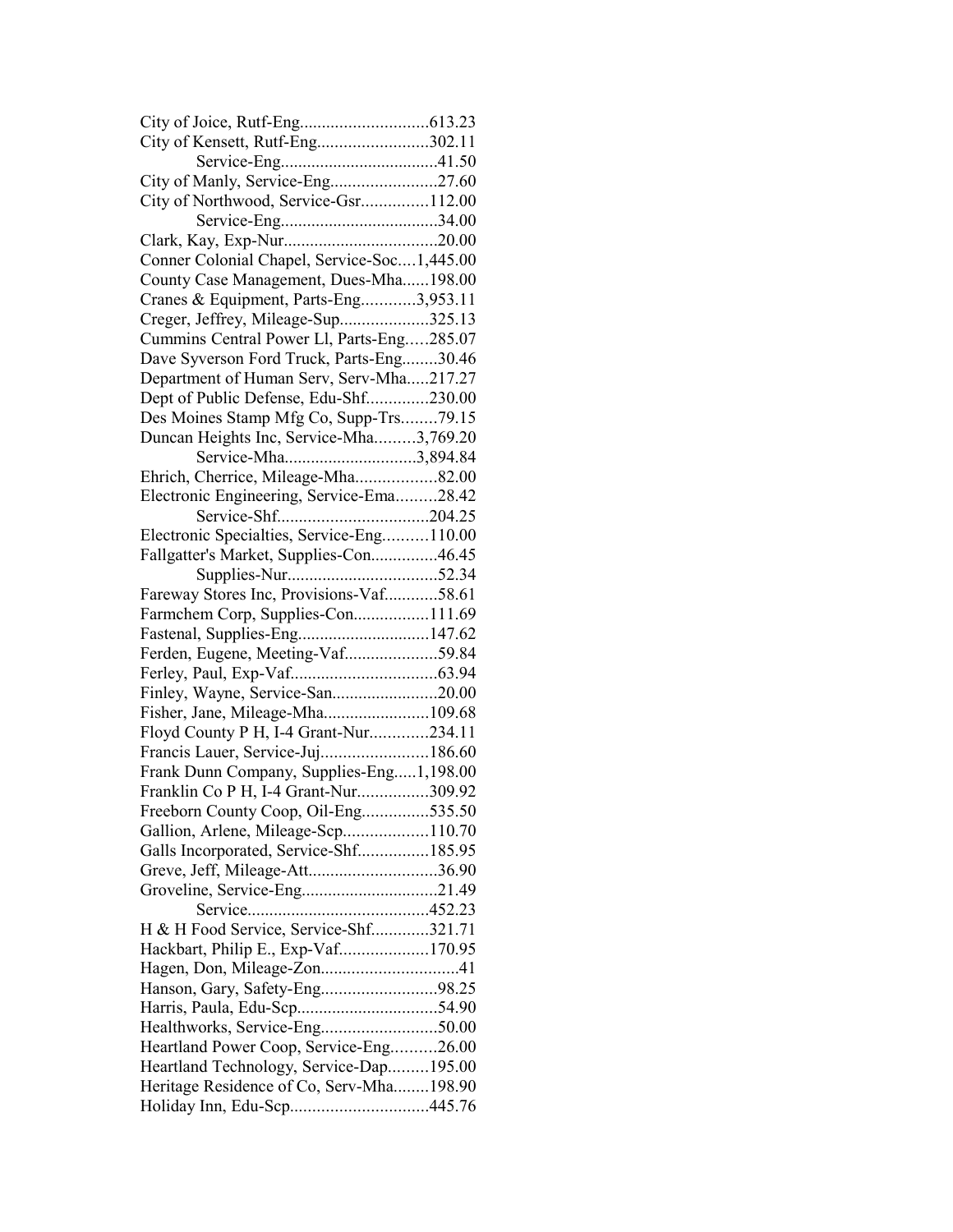| Howard Co P H, I-4 Grant-Nur1,139.19         |  |
|----------------------------------------------|--|
| Huber Supply Co, Supplies-Eng162.59          |  |
| Huftalin, Raymond, Supplies-Ema20.26         |  |
|                                              |  |
|                                              |  |
| IA State County Treasure, Edu-Trs115.00      |  |
| Interstate Motor Trucks, Parts-Eng299.90     |  |
| Iowa County Atty's Assoc, Dues-Att152.00     |  |
| Iowa Prison Industries, Supplies-Con293.64   |  |
| Iowa Secretary of State, Service-Aud61.26    |  |
| Iowa State University, Edu-Aud120.00         |  |
| Jensen, Bobbie, Mileage-Mha94.51             |  |
| Kaman Industrial Tech, Parts-Eng6,659.73     |  |
| Konica Minolta Business, Service-Nur68.80    |  |
| Kossuth Co P H, I-4 Grant-Nur778.39          |  |
| Krull Law Office, Service-Chm150.00          |  |
| Kuennen, Joseph, Supplies-Gsr99.62           |  |
|                                              |  |
| L R Falk Const Co, Rock-Eng4,362.06          |  |
| Larsen Plumbing, Service-Grs62.00            |  |
| Law Enforcement Systems, Supp-Shf78.40       |  |
| Lea Mobile Glass Inc, Repairs-Eng127.78      |  |
| Legislative Services Age, Edu-Shf42.00       |  |
| Lexis-Nexis, Service-Att113.00               |  |
| Liberty Square, Service-Mha1,050.00          |  |
|                                              |  |
| Low's Standard, Fuel-Asr38.50                |  |
|                                              |  |
| Mail Services L.C., Service-Trs218.50        |  |
| Manly Junction Signal, Service-Sup261.25     |  |
|                                              |  |
|                                              |  |
| Marshall & Swift Inc, Service-Eng134.72      |  |
|                                              |  |
| Martin Bros Dist Co. Inc, Supplies-Gsr635.68 |  |
| Mason City Business Sys, Service-Trs34.96    |  |
| Maximum Sight & Sound, Serv-Dap2,240.00      |  |
| May, Dennis, Mileage-Sup25.83                |  |
| Mechem, Elsie L, Mileage-Mha119.26           |  |
|                                              |  |
|                                              |  |
| Mercy Family Pharmacies, Med-Mha367.93       |  |
|                                              |  |
| Midwest Wireless, Service-Eng41.64           |  |
|                                              |  |
|                                              |  |
|                                              |  |
|                                              |  |
|                                              |  |
| Mireles, Jessie, Mileage-Mha383.35           |  |
| Mireles, Sandra, Mileage-Mha503.07           |  |
| Mitchell Co Care, Service-Mha1,350.00        |  |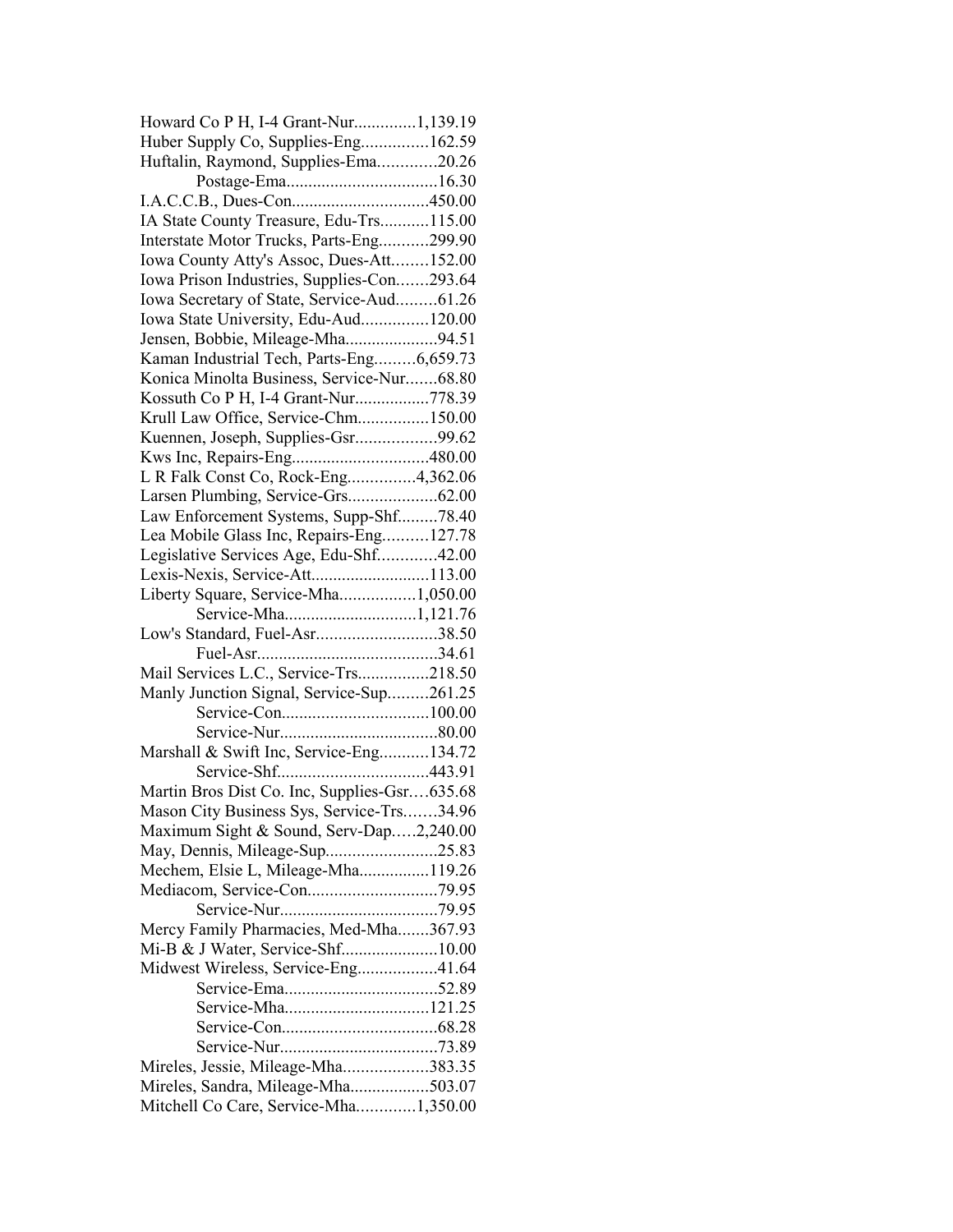| Mitchell Co P H, I-4 Grant-Nur236.77        |  |
|---------------------------------------------|--|
| Mitchell Co Auditor, Mileage-It/Gis97.13    |  |
| Mitchell County Ema, Mileage-Ema339.07      |  |
| Mitchell County Treasurer, Mileage-Trs50.69 |  |
|                                             |  |
| Napa Auto Parts, Parts-Eng33.91             |  |
| Next Generation Technolo, Serv-Mha585.00    |  |
|                                             |  |
| Niebur, Ellen, Mileage-Mha36.08             |  |
| North Iowa Vocational, Service-Mha3,590.29  |  |
| Northeast District Isaa, Edu-Asr150.00      |  |
| Northern Iowa Therapy Pc, Serv-Nur880.00    |  |
| Northwood Ag Products, Supplies-Con136.40   |  |
| Northwood Anchor, Service-Sup579.92         |  |
|                                             |  |
|                                             |  |
| Northwood Electric Inc, Service-Eng4,571.21 |  |
| Northwood Equip Inc, Parts-Eng32.37         |  |
| Maint/Rep-Gsr19.80                          |  |
| Northwood Motor Co, Service-Eng566.06       |  |
| Maint/Rep-Shf1,772.97                       |  |
|                                             |  |
|                                             |  |
| Northwood Sanitation, Service-Gsr115.00     |  |
|                                             |  |
| Northwood Welding, Supplies-Eng52.30        |  |
|                                             |  |
| Northwoods State Bank, Exp-Shf323.36        |  |
| Olson, Russ, Well Close-San200.00           |  |
| Omb Police Supply, Service-Shf45.98         |  |
| Osage Municipal Utilities, Service-Ema17.19 |  |
| Palo Alto Co P H, I-4 Grant-Nur790.89       |  |
| Peterson, Joan, Mileage-Dap102.50           |  |
|                                             |  |
|                                             |  |
| Printing Services Inc, Supplies-Asr82.99    |  |
|                                             |  |
|                                             |  |
| Quill Corporation, Supplies-Nur191.87       |  |
| Quisley, David, Mileage-Zon2.46             |  |
|                                             |  |
|                                             |  |
|                                             |  |
| Radar Road Tec, Rep/Maint-Shf1,550.00       |  |
| Ram Systems, Service-Nur480.00              |  |
| Renteria, Jesus, Service-Shf30.00           |  |
|                                             |  |
| Schickel, Candila, Service-Mha49.50         |  |
| Schulte, Bill, Well Rehab-San600.00         |  |
| Schumacher's Nursery, Supplies-Con585.80    |  |
| Scott Van Keppel Llc, Parts-Eng7,758.84     |  |
| Signatures Supper Club, Service-Nur78.98    |  |
|                                             |  |